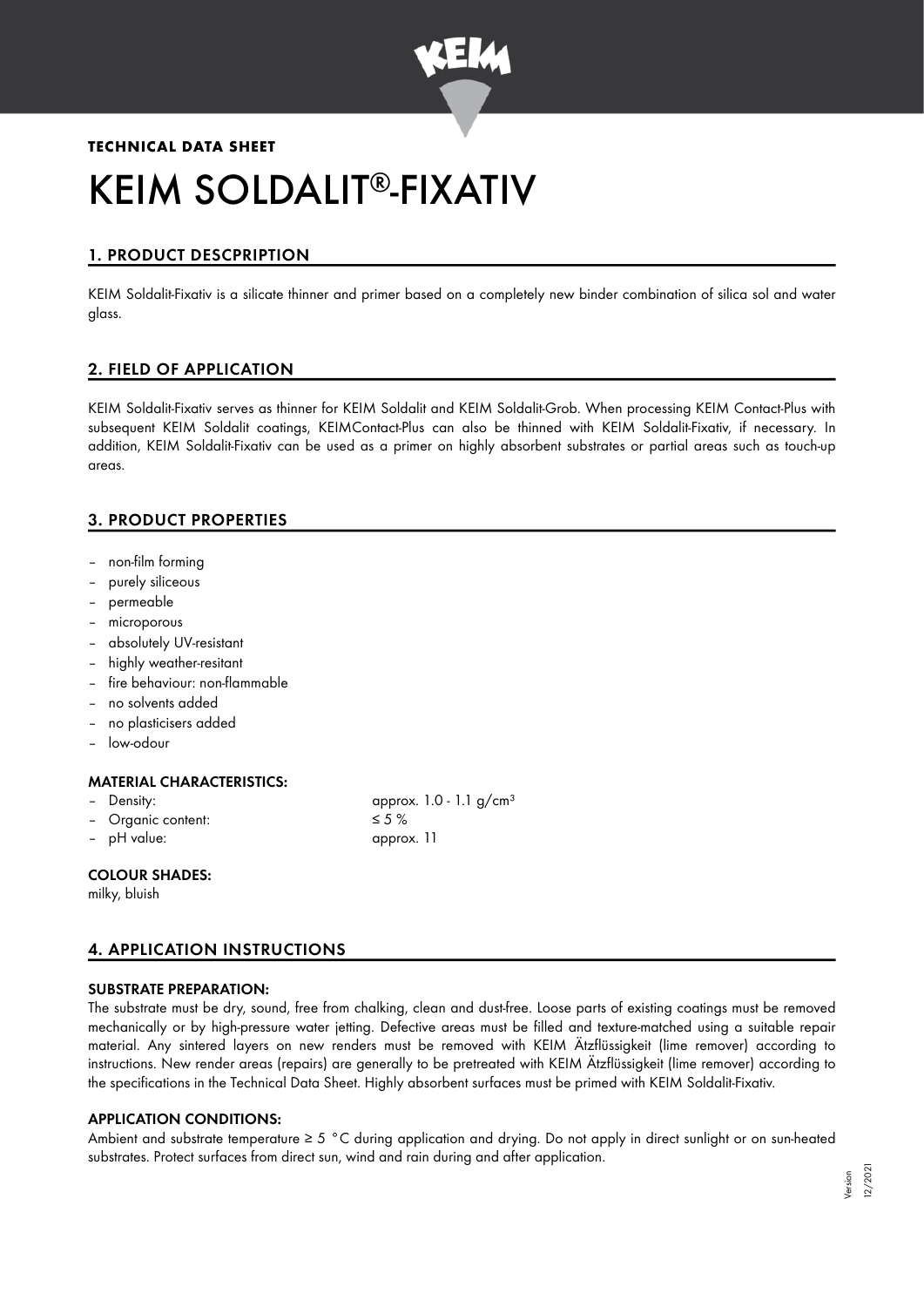#### APPLICATION:

As primer: KEIM Soldalit-Fixativ Apply undiluted.

As a thinner in the primer coat: Normally, stir ≤ 5 % into the base coat KEIM Soldalit, KEIMSoldalit-Grob or Contact-Plus. As a thinner for highly absorbent substrates: KEIM Soldalit-Fixativ Depending on the absorbency of the substrate, stir into the base coat up to ≤ 10 % with KEIM Soldalit, KEIM Soldalit-Grob or KEIM Contact-Plus.

#### CONSUMPTION:

approx. 0,15 l/m² Application as primer.

These material consumption values are guide values for smooth substrates. Exact consumption values must be determined by means of test areas.

#### CLEANING OF TOOLS:

Clean immediately with water.

# 5. PACKAGING

| <b>Container content</b> | Unit of measure | Quantity on pallet | Type of container |
|--------------------------|-----------------|--------------------|-------------------|
|                          |                 |                    | jerry can         |
|                          |                 | 70                 | jerry can         |

# 6. STORAGE

| max. storage time | <b>Storage conditions</b>                            |  |
|-------------------|------------------------------------------------------|--|
| 12 months         | cool<br>frost-free<br>keep container tightly sealed. |  |

#### STORAGE INFORMATION:

Material residues from opened containers should be refilled into smaller containers to keep the air space in the bucket as low as possible.

# 7. DISPOSAL

For disposal information refer to section 13 of the safety data sheet.

#### EC WASTE CODE:

Waste code: 06 02 99

# 8. SAFETY INSTRUCTIONS

Please, refer to the Material Safety Data Sheet.

GISCODE: GIS code: BSW 10